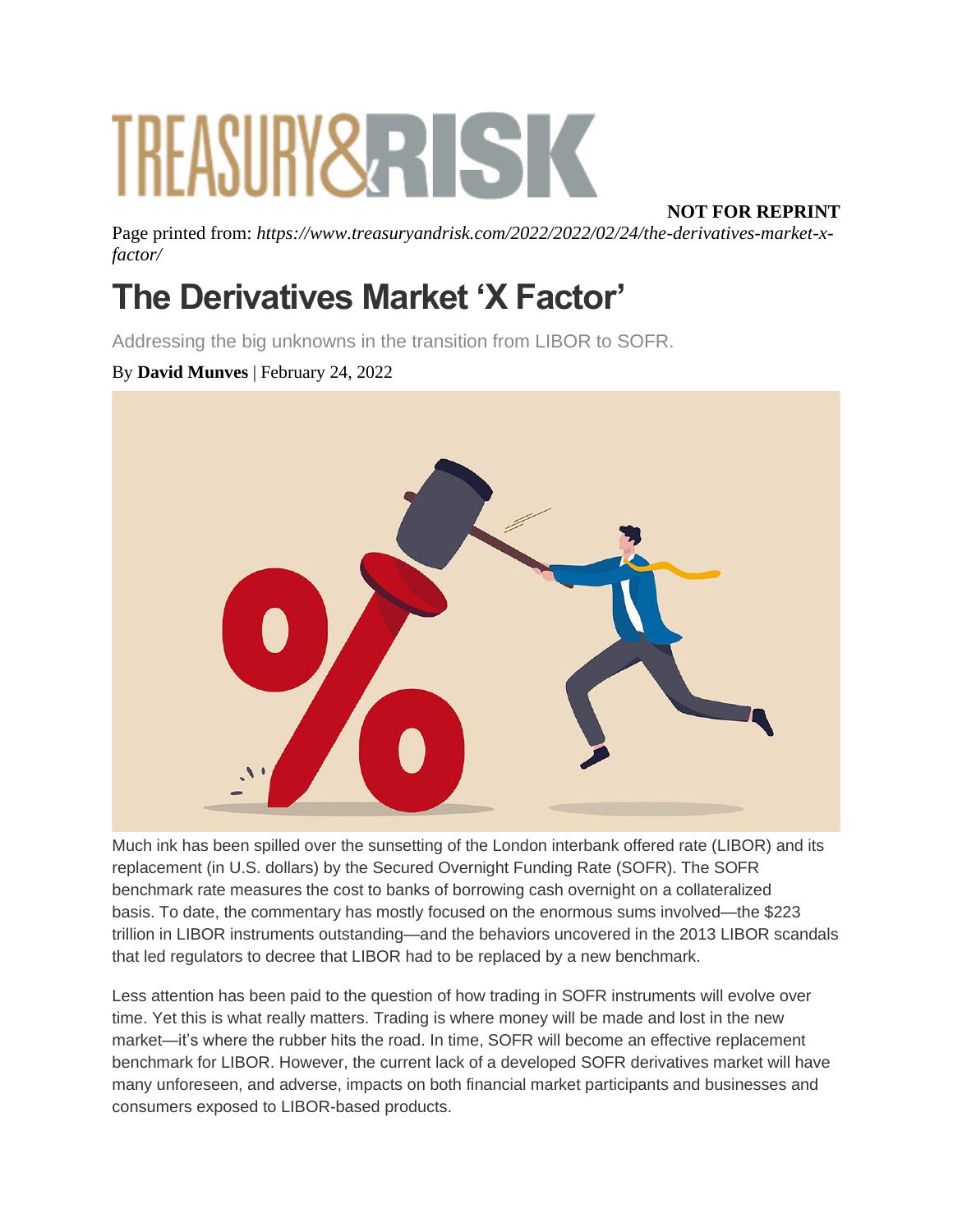## **Derivatives Dominate**

The LIBOR landscape is dominated by derivatives activity, with bonds and loans accounting for only 4 percent of outstanding instruments (see Figure 1, below). It's also noteworthy that activity in overthe-counter (OTC) derivatives is much greater than for their exchange-traded counterparts.

Trading in SOFR derivatives falls far short of the LIBOR alternatives. To be sure, SOFR volumes have been rising steadily. For example, the outstanding volume of contracts for SOFR-based interest rate futures is now approaching \$1 trillion (see Figure 2, below). But this number pales in comparison with the \$11 trillion of such instruments that are outstanding in the LIBOR market.

This will change.

| Figure 1:<br><b>U.S. Dollar LIBOR Market Breakdown</b><br>(as of June 2021) |                                    |                            |
|-----------------------------------------------------------------------------|------------------------------------|----------------------------|
| <b>SECTOR</b>                                                               | <b>INSTRUMENT</b>                  | <b>AMOUNT</b>              |
| <b>OTC derivatives</b>                                                      | Interest rate swaps                | \$81 trillion              |
|                                                                             | <b>Forward rate agreements</b>     | \$47 trillion              |
|                                                                             | <b>Interest rate options</b>       | \$20 trillion              |
|                                                                             | <b>Cross-currency swaps</b>        | \$23 trillion              |
|                                                                             | <b>TOTAL</b>                       | \$171 trillion             |
| <b>Exchange-traded</b><br>derivatives                                       | <b>Interest rate options</b>       | \$32 trillion              |
|                                                                             | <b>Interest rate futures</b>       | <b><i>SII</i></b> trillion |
|                                                                             | <b>TOTAL</b>                       | \$43 trillion              |
| <b>Cash instruments</b>                                                     | <b>Business loans</b>              | \$5 trillion               |
|                                                                             | <b>Consumer loans</b>              | \$I trillion               |
|                                                                             | <b>Bonds &amp; securitizations</b> | \$3 trillion               |
|                                                                             | <b>TOTAL</b>                       | \$9 trillion               |
|                                                                             | <b>GRAND TOTAL</b>                 | \$223 trillion             |
| Sources: New York Federal Reserve Bank, ARRC, ft.com.                       |                                    |                            |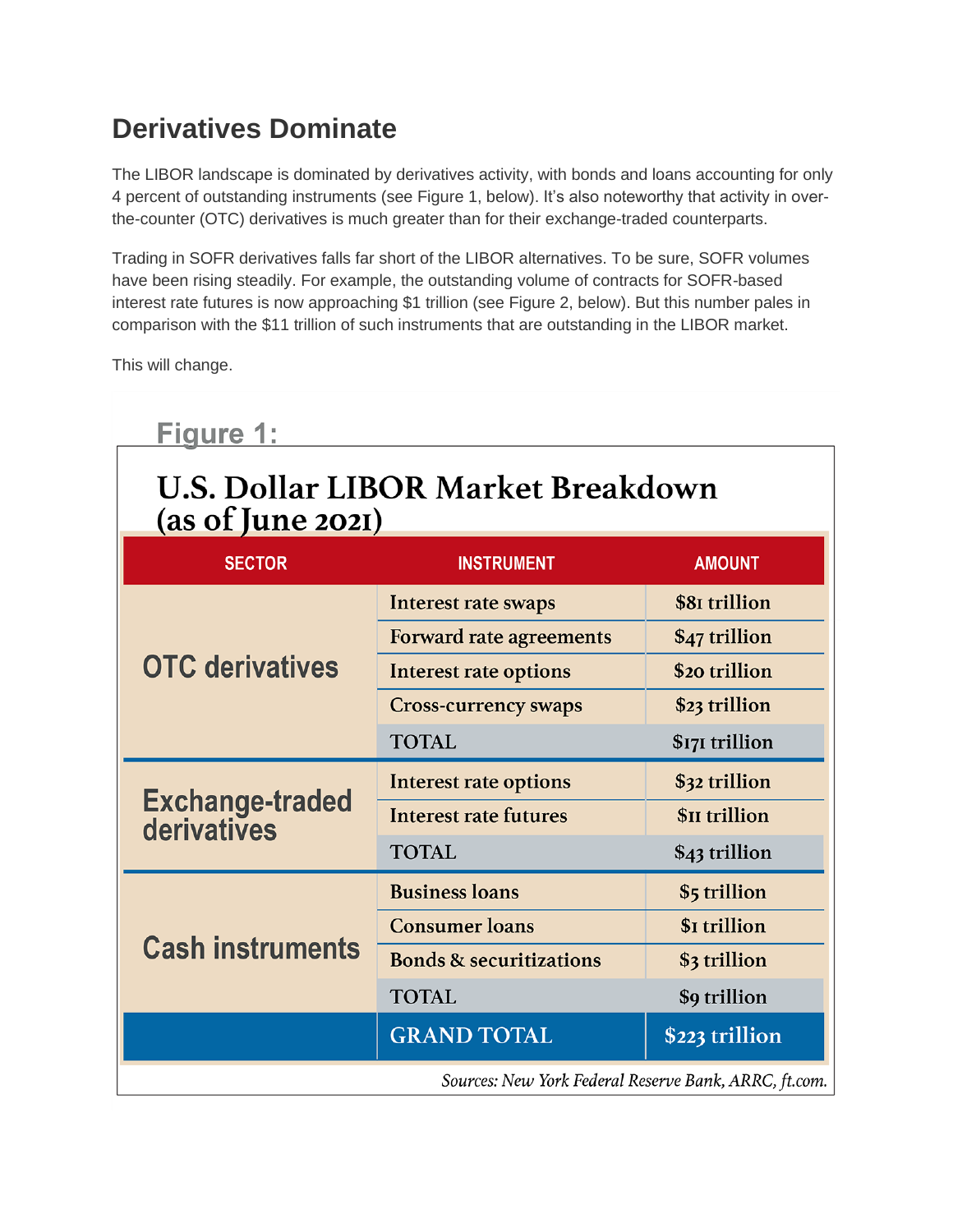Recall that derivatives trading is driven by two factors: traders "taking a view" (market-speak for building a position in the hopes of profiting from it) and the risk management activities of financial institutions and their clients, many of which are corporate entities. These are primordial drivers of market behavior. Because the SOFR market will need to meet these fundamental requirements, it will in time come to look like its LIBOR counterpart.

What's a lot less certain is how the SOFR market, particularly in derivatives, will actually develop. This uncertainty has significant implications for the risk management activities of banks and other financial intermediaries, which rely on a vast, well-established ecosystem of LIBOR-based financial models, instruments, and market practices, all grounded in 35 years of data. The abrupt switch to SOFR benchmarks will bring all this to an end. But the institutions' cash assets, large derivatives holdings, and risk management operations will remain in place, and will have to function without the support of a developed and predictable derivatives market. Flying blind is not in the comfort zone of banks, nor of their regulators, but it seems unavoidable in the short term.

As end users of LIBOR instruments in their financing and risk management activities, corporate treasurers will not be able to escape the inevitable fallout of SOFR's uncertain development path. Corporate treasury teams will likely find that the models they have relied on to predict the impact of interest rate behavior on the value of their LIBOR-based holdings are outdated.

To take one example, we've found that a common assumption among traders and corporate treasury groups is that SOFR markets for various instruments will behave like their LIBOR equivalents. This assumption allows market participants to make a few simple changes to their existing models—mainly to account for the known differences in how the rates are calculated—and call it a day. Taking the path of least resistance (and of lower cost) is always attractive, but in many cases, this simplistic approach won't work and might prove to be quite expensive.

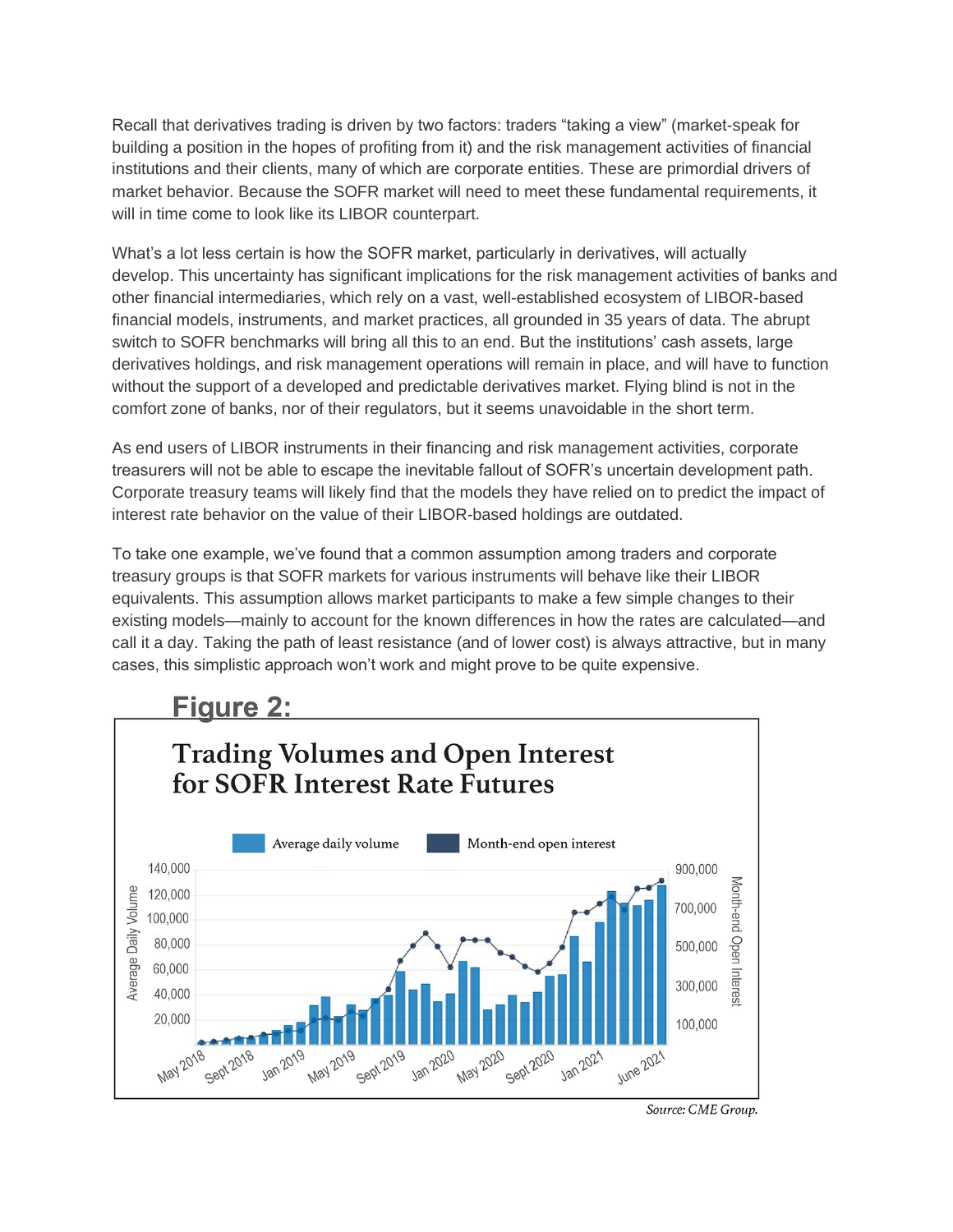"Corporate treasuries need to adjust their financial risk management to account for the differences between LIBOR caps/floors and SOFR caps/floors."

In a [whitepaper](https://fincad.com/resources/resource-library/whitepaper/impact-liquidity-transfer-pricing-sofr-interest-rate-cap-and) FINCAD published last summer, we analyzed SOFR interest rate caps and floors, instruments that are widely used to hedge the impact of changes in interest risk on derivatives positions. We showed that their prices vary from those of their LIBOR equivalents. Further, we demonstrated that this is due to the lower level of liquidity in the new market and suggested adjustments to standard pricing models to take this into account.

Without such insights, and absent such model modifications, market participants could end up with price outputs from their models that don't match how the instruments actually trade. Related metrics, such as sensitivities to changes in interest rate levels and volatilities, would not reflect reality either.

In the quant world, this is known as "model risk." In practical terms, it signals the risk of writedowns of positions and unexpected price movements—thus, P&L volatility in cases where derivativesbased hedging strategies don't perform as expected.

## **Removing the Fix**

Another potential source of price uncertainty and possible losses for users of LIBOR and SOFR instruments concerns how the benchmark levels themselves are determined. There are two aspects to this.

The first concerns the very nature of the benchmarks. LIBOR levels are set, or "fixed," by select groups of market participants for periods of up to one year. That is why their daily calculations are called "fixings," and it's also why they are open to manipulation, as came to light almost a decade ago. Given this sordid history, regulators wanted a LIBOR replacement that could not be gamed by insiders. One way to assure themselves on this point was to focus on instruments that are actually traded—in other words, instruments whose value does not reflect the discretionary judgments of individuals.

SOFR fits that bill nicely. But since it's a traded instrument, the only data available on it is, by nature, historical. By contrast, LIBOR fixings are done on a "term"—i.e., forward-looking—basis. This characteristic fostered the rise of term exchange-traded contracts and the wide range of over-thecounter variants based on them, as shown in Figure 1.

This brings us to the second point: For LIBOR, *current* benchmark levels are strongly influenced by market participants' views of *future* developments, as conveyed via feedback loops generated by the